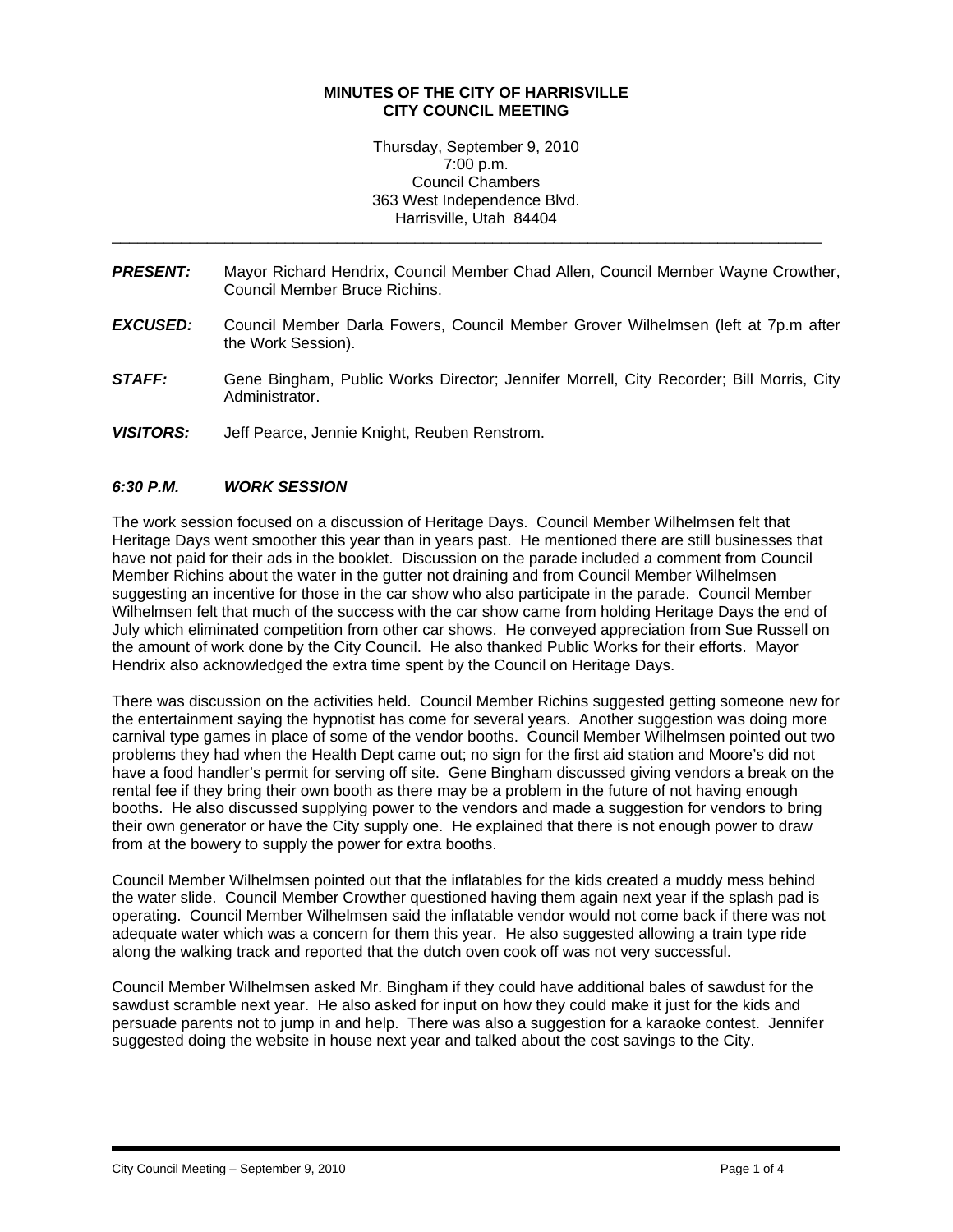## *7:00 P.M. CITY COUNCIL MEETING*

- **1. Mayor Richard Hendrix called the meeting to order and welcomed all visitors.**
- **2. Council Member Allen led the Pledge of Allegiance and offered the opening ceremony.**

### **3. CONSENT ITEMS**

### **a. Approve the minutes of August 10, 2010 as presented.**

Consent items will be tabled until September 28, 2010.

### **4. BUSINESS ITEMS**

#### **a. Discussion and possible action on approval of cabin re-roof project awarded to MAC Builders.**

Gene Bingham discussed the bid process and said all of those who bid came highly recommended. He explained that MAC Builders was the low bid and the quote for roof deck and repair was a very good price. He mentioned that the amount budgeted will cover the cost and explained the time schedule for completing the project.

Council Member Crowther asked what type of shingle would be used. Mr. Bingham said they are thirty year asphalt shingles. Council Member Allen asked why \$38,000 was budgeted for the roof. Mr. Bingham explained that a metal roof is what they had originally budgeted for.

**MOTION: Council Member Richins moved to approve the re-roof project of the Martin Henderson Harris Bicentennial Cabin and award the contract to Mac Builders for \$10,484.00 and replacement of roof deck as required at \$1.25 per square foot. Council Member Allen seconded the motion. All Council Members voted aye. Motion passed.** 

#### **b. Discussion and possible action on appointment of Harrisville Justice Court judge.**

Mayor Hendrix said there were some very good candidates that applied. The three names that were submitted to him by the Weber County Judicial Nomination Committee were Trent D. Nelson, Reuben J. Renstrom, and John L. Sandberg. He said all three would make excellent judges but he has chosen to appoint Judge Ruben J. Renstrom. He asked Judge Renstrom to say a few words. Judge Renstrom explained that he grew up in this area and is excited to serve in this area. He feels he has a vested interest to keep this community safe as he fulfills his duties as the Justice Court judge.

Council Member Crowther asked Judge Renstrom if he could judge fairly if someone he knew came into his court. Judge Renstrom responded by saying that situation has occurred in his career already. He said he is up for the challenge but would recuse himself if it was a family member. He pointed out that he is bilingual and has an Associate's degree in Spanish. He stressed there are rules that compel him to use an interpreter if one is available but he prefers to speak to the defendant directly in their native language.

Council Member Crowther asked about Judge Renstrom's education and professional experience. Judge Renstrom stated that his undergraduate work was done at Weber State University and he attended law school at the University of Kansas School of Law in Lawrence, Kansas. He said he has been with the law firm Helgesen, Waterfall & Jones for over seven years and was appointed to the South Ogden Justice Court in 2006. He has been a substitute judge for many jurisdictions in this area including Roy, Centerville, Riverdale, and Ogden City. He also explained that he has a contract with Ogden City Justice Court to act as a backup judge.

Council Member Crowther asked if serving as a judge for other jurisdictions would be a problem for him. Judge Renstrom stated that most of his time constraints are with his law practice but he has more flexibility with that. Council Member Allen asked about putting someone in jail for violation of an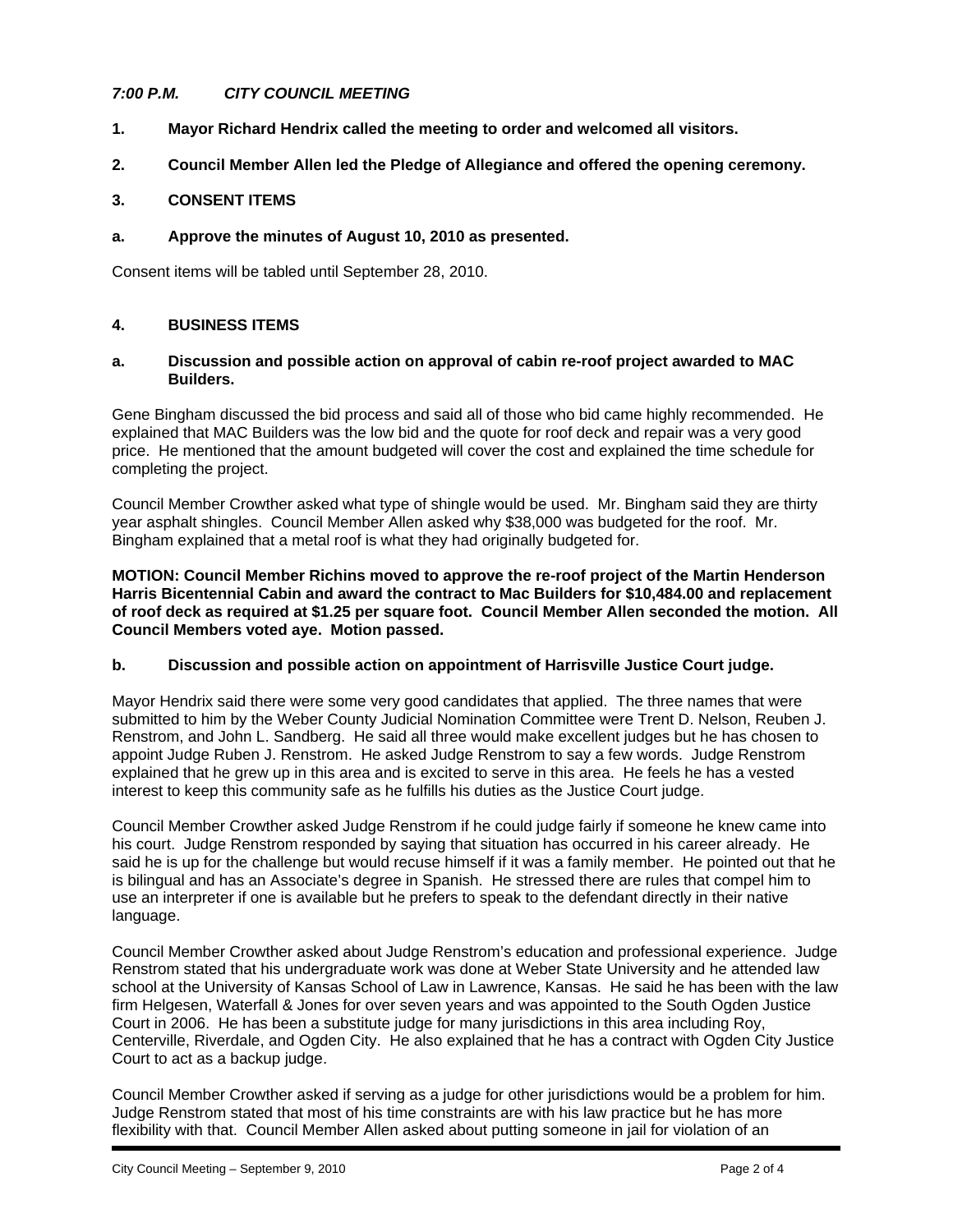ordinance. Judge Renstrom said he is not afraid to put someone in jail for violating an ordinance but feels there is a high degree of tolerance in that area. He said he would rather see ordinance violations be corrected through remedial action rather than punitive action.

#### **MOTION: Council Member Allen moved to confirm the nomination and appointment of Judge Reuben John Renstrom as the Harrisville Justice Court Judge. Council Member Crowther seconded the motion. All Council Members voted aye. Motion passed.**

# **c. Discussion and possible action to set the date for Heritage Days 2011 as August 5th & 6th.**

Mayor Hendrix said that Council Member Wilhelmsen has suggested it be held the last weekend in July and set the dates for July 29<sup>th</sup> and 30<sup>th</sup>. Mayor Hendrix pointed out that there is less conflict with other cities the end of July and with the Weber County Fair.

### **MOTION: Council Member Crowther moved to set the dates for Heritage Days 2011 as July 29th and 30th. Council Member Richins seconded the motion. All Council Members voted aye. Motion passed.**

## **d. Discussion and possible action on moderate income housing plan.**

Bill Morris explained the requirements of the moderate income housing plan and biannual report. He stated that the City has grown by 320 housing units since the last report was submitted in 2006. Mr. Morris discussed some of the demographic information including median income and gave a breakdown of the housing units by their value according to the County Assessor. He also discussed the formula for determining how many dwellings in the City are available to moderate income households saying 93% of the housing stock in the City is available to moderate income households.

Mr. Morris stated that the City has been approving enough moderate income households to keep up with the demand and the numbers show the policies and practices set by the City are not limiting moderate income housing. He said a copy of our plan will be sent to adjoining cities as required as well as to the state and the Wasatch Front Regional Council.

Mayor Hendrix questioned the population data. Mr. Morris said there seems to be some differences between the HUD population for Harrisville and what the Governor's Office of Planning and Budget is reporting.

**MOTION: Council Member Allen moved to adopt Resolution 2010-12 Moderate Income Housing Plan Biannual Update. Council Member Richins seconded the motion. Roll call vote. All Council Members present voted yes. Motion passed.** 

## **5. Public Comments**

No public comments.

## **6. Mayor/ Council follow up**

Mr. Morris said the storm water management plan is being updated by Mr. Bingham because the state permit requirements have changed. It will be adopted at the first meeting in October. Mr. Morris said it will be a dynamic document and will be updated again in December. He also mentioned there are some new permitting things that need to be in place by October 1<sup>st</sup> with some additional permitting things that need to be in place by December. The cost for the storm water management plan was \$20,000 and Mr. Morris is proposing that the update needed in December be done in house by Mr. Bingham with an option for Mr. Bingham to work for some of the surrounding cities and charge them to do their plan. This may help to recoup some of the money spent on our update. Mayor Hendrix thanked Mr. Bingham for his time and expertise in storm water management.